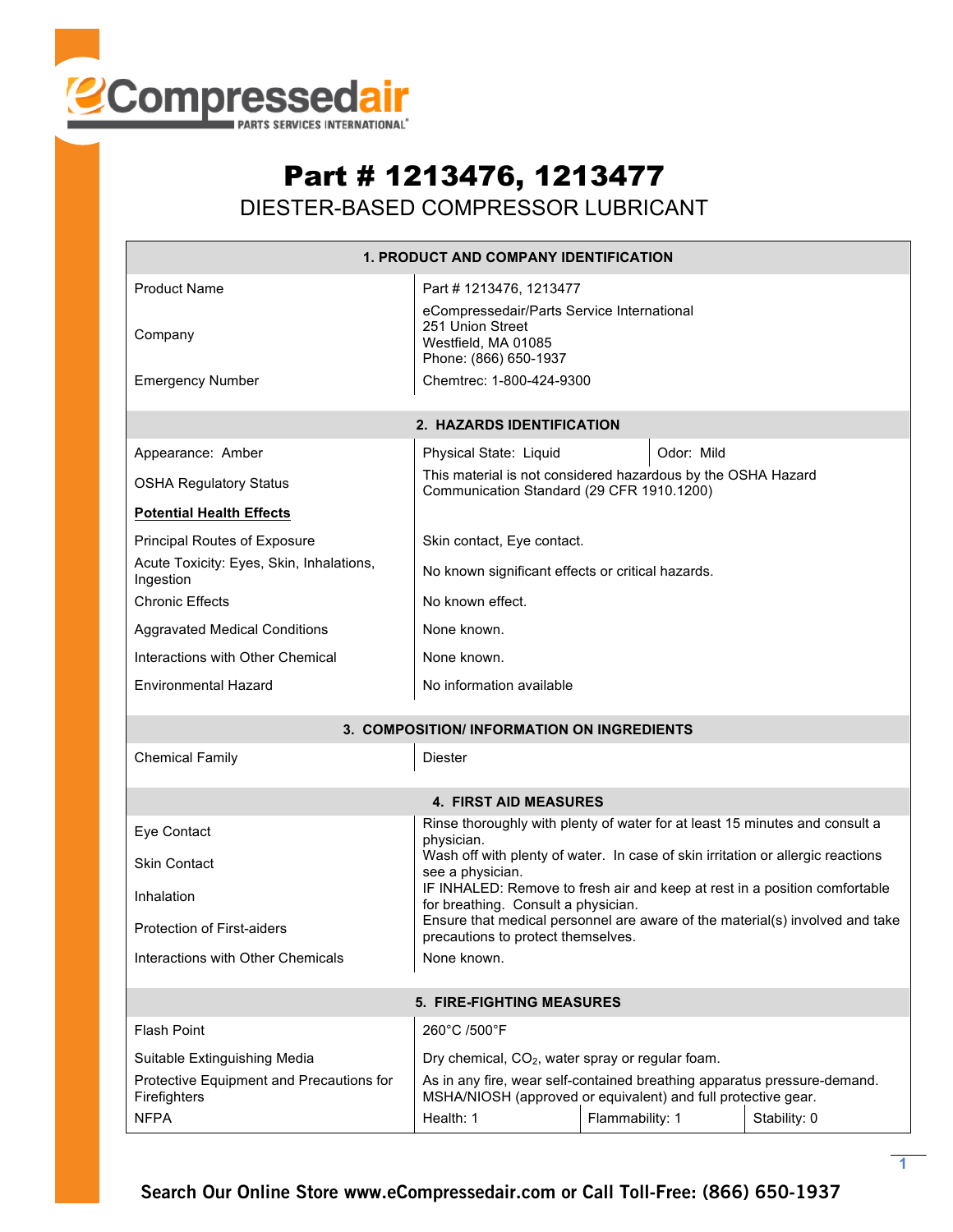

| <b>6. ACCIDENTAL RELEASE MEASURES</b>                                                                   |                                                                                                                                                                            |                                                                                                         |                    |                                                        |                        |                                |  |  |  |
|---------------------------------------------------------------------------------------------------------|----------------------------------------------------------------------------------------------------------------------------------------------------------------------------|---------------------------------------------------------------------------------------------------------|--------------------|--------------------------------------------------------|------------------------|--------------------------------|--|--|--|
| <b>Personal Precautions</b>                                                                             | Evacuate personnel to safe areas. Use personal protective equipment.                                                                                                       |                                                                                                         |                    |                                                        |                        |                                |  |  |  |
| <b>Methods for Containment</b>                                                                          | Dike for disposal and cover with wet sand or earth.                                                                                                                        |                                                                                                         |                    |                                                        |                        |                                |  |  |  |
| Methods for Clean up                                                                                    | Prevent product from entering drains. Use a non-combustible material like<br>vermiculite, sand or earth to soak up product and place in a container for later<br>disposal. |                                                                                                         |                    |                                                        |                        |                                |  |  |  |
| 7. HANDLING AND STORAGE                                                                                 |                                                                                                                                                                            |                                                                                                         |                    |                                                        |                        |                                |  |  |  |
| Handling                                                                                                |                                                                                                                                                                            | Handle in accordance with good industrial hygiene and safety practice.                                  |                    |                                                        |                        |                                |  |  |  |
| Storage                                                                                                 | Keep containers tightly closed in a cool, well-ventilated place.                                                                                                           |                                                                                                         |                    |                                                        |                        |                                |  |  |  |
|                                                                                                         | 8. EXPOSURE CONTROLS/PERSONAL PROTECTION                                                                                                                                   |                                                                                                         |                    |                                                        |                        |                                |  |  |  |
| <b>Engineering Measures</b><br>None under normal use conditions.                                        |                                                                                                                                                                            |                                                                                                         |                    |                                                        |                        |                                |  |  |  |
|                                                                                                         |                                                                                                                                                                            | Eye/Face Protection: Safety glasses with side shields<br>Skin and Body: Wear protective gloves/clothing |                    |                                                        |                        |                                |  |  |  |
| Personal Protective Equipment                                                                           |                                                                                                                                                                            |                                                                                                         |                    | Respiratory: No special protective equipment required. |                        |                                |  |  |  |
| <b>Chemical Name</b><br>Aniline                                                                         |                                                                                                                                                                            | <b>OSHA PEL</b><br><b>ACGIH TLV</b><br>TWA: 19 mg/m <sup>3</sup> , 5 ppm<br>TWA: 2 ppm                  |                    |                                                        |                        | <b>NIOSH IDLH</b><br>$100$ ppm |  |  |  |
| 9. PHYSICAL AND CHEMICAL PROPERTIES                                                                     |                                                                                                                                                                            |                                                                                                         |                    |                                                        |                        |                                |  |  |  |
| Appearance                                                                                              | Amber                                                                                                                                                                      |                                                                                                         | Odor               |                                                        | Mild                   |                                |  |  |  |
| <b>Physical State</b>                                                                                   | Liquid                                                                                                                                                                     |                                                                                                         | Flash Point        |                                                        | 260°C /500°F           |                                |  |  |  |
| <b>Specific Gravity</b>                                                                                 | 0.95                                                                                                                                                                       |                                                                                                         | Weight per Gallon  |                                                        | 7.92                   |                                |  |  |  |
| Viscosity @ 40°C                                                                                        | 99 cSt                                                                                                                                                                     |                                                                                                         |                    |                                                        |                        |                                |  |  |  |
|                                                                                                         |                                                                                                                                                                            | <b>10. STABILITY AND REACTIVITY</b>                                                                     |                    |                                                        |                        |                                |  |  |  |
| Stability                                                                                               |                                                                                                                                                                            | Stable under normal conditions.                                                                         |                    |                                                        |                        |                                |  |  |  |
| Incompatible Products                                                                                   | Incompatible with oxidizing agents.                                                                                                                                        |                                                                                                         |                    |                                                        |                        |                                |  |  |  |
| Conditions to avoid                                                                                     | None Known.                                                                                                                                                                |                                                                                                         |                    |                                                        |                        |                                |  |  |  |
| <b>Hazardous Decomposition Products</b>                                                                 | None under normal use                                                                                                                                                      |                                                                                                         |                    |                                                        |                        |                                |  |  |  |
| <b>Hazardous Reactions</b>                                                                              | None under normal use.                                                                                                                                                     |                                                                                                         |                    |                                                        |                        |                                |  |  |  |
| Hazardous polymerization does not occur.<br>Hazardous Polymerization                                    |                                                                                                                                                                            |                                                                                                         |                    |                                                        |                        |                                |  |  |  |
| <b>11. TOXICOLOGICAL INFORMATION</b>                                                                    |                                                                                                                                                                            |                                                                                                         |                    |                                                        |                        |                                |  |  |  |
| Product is safe for intended use based on the formulation, testing results and<br><b>Acute Toxicity</b> |                                                                                                                                                                            |                                                                                                         |                    |                                                        |                        |                                |  |  |  |
| the long history of safe consumer use.<br>ACGIH - A3 - Aniline<br>Carcinogenicity                       |                                                                                                                                                                            |                                                                                                         |                    |                                                        |                        |                                |  |  |  |
| <b>Endocrine Disruptor</b>                                                                              | Not available                                                                                                                                                              |                                                                                                         |                    |                                                        |                        |                                |  |  |  |
| <b>Chemical Name</b>                                                                                    | LD50 Oral                                                                                                                                                                  |                                                                                                         | <b>LD50 Dermal</b> |                                                        | <b>LC50 Inhalation</b> |                                |  |  |  |
| N-Phenyl-beta-naphthylamine                                                                             | 8730 mg/kg (Rat)                                                                                                                                                           |                                                                                                         |                    |                                                        |                        |                                |  |  |  |
| Aniline                                                                                                 | 250 mg/kg (Rat)                                                                                                                                                            |                                                                                                         | 1400 mg/kg (Rat)   |                                                        |                        |                                |  |  |  |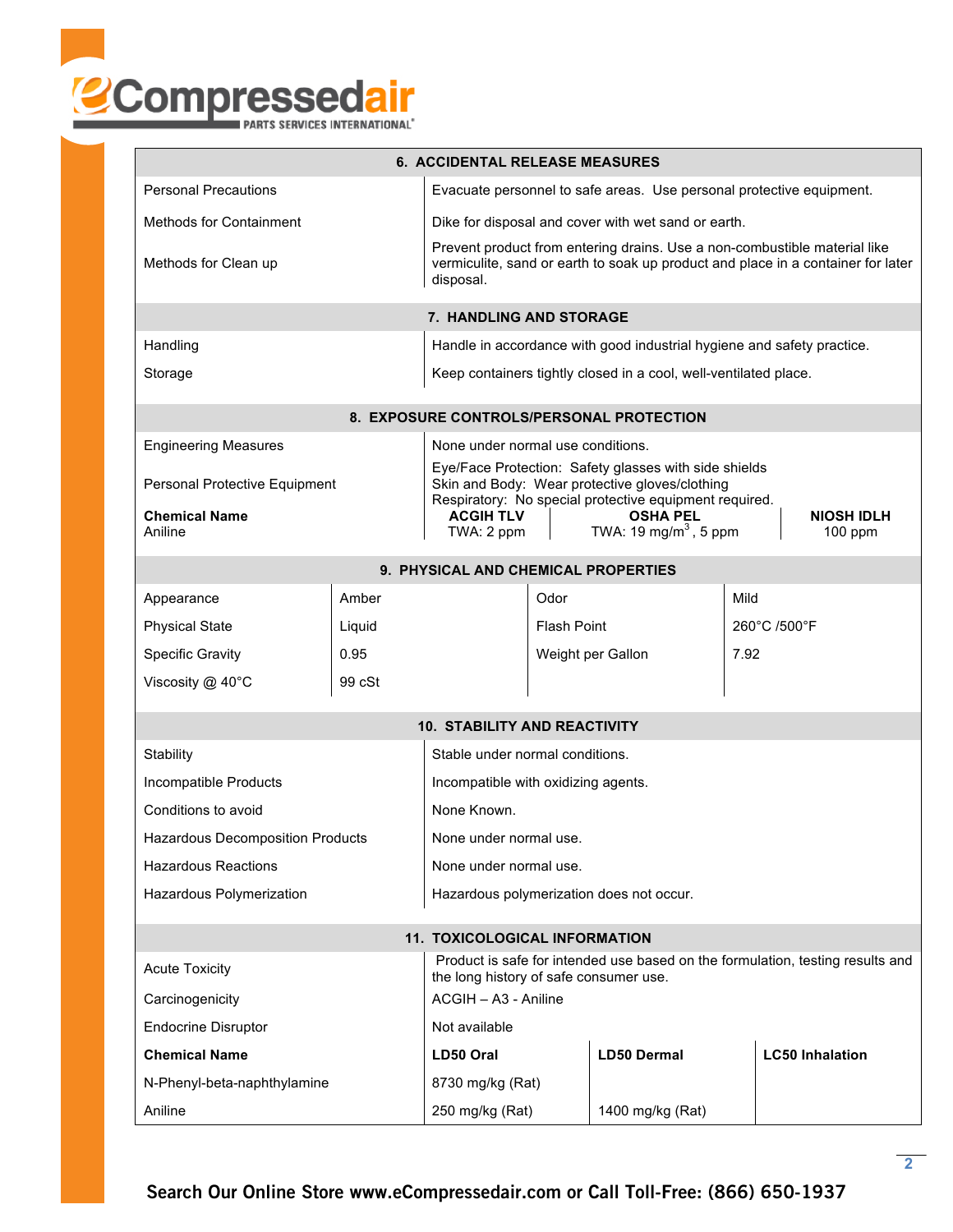

|                                                                                                                                                                                                                                                                                                                                                             |             |                                      | <b>12. ECOLOGICAL INFORMATION</b>                                                                                        |                                                                     |            |                      |             |                         |  |
|-------------------------------------------------------------------------------------------------------------------------------------------------------------------------------------------------------------------------------------------------------------------------------------------------------------------------------------------------------------|-------------|--------------------------------------|--------------------------------------------------------------------------------------------------------------------------|---------------------------------------------------------------------|------------|----------------------|-------------|-------------------------|--|
| The environmental impact of this product has not been fully investigated.<br>However, at the concentration present, this preparation is not expected to<br>Ecotoxicity<br>present significant adverse environmental effects                                                                                                                                 |             |                                      |                                                                                                                          |                                                                     |            |                      |             |                         |  |
| <b>Chemical Name</b>                                                                                                                                                                                                                                                                                                                                        |             | <b>Toxicity to Algae</b>             |                                                                                                                          | <b>Toxicity to Fish</b>                                             |            | <b>Microtox</b>      |             | <b>Water Flea</b>       |  |
| Aniline                                                                                                                                                                                                                                                                                                                                                     |             |                                      |                                                                                                                          | $LC50 = 75.5$ mg/L 96 h<br>$EC50 = 425$ mg/L 5 min                  |            |                      |             |                         |  |
| <b>13. DISPOSAL CONSIDERATIONS</b>                                                                                                                                                                                                                                                                                                                          |             |                                      |                                                                                                                          |                                                                     |            |                      |             |                         |  |
| Waste Disposal Method                                                                                                                                                                                                                                                                                                                                       |             |                                      |                                                                                                                          | Dispose of contents/container in accordance with local regulations. |            |                      |             |                         |  |
|                                                                                                                                                                                                                                                                                                                                                             |             |                                      | This product contains one or more substances that are listed with the State of California as a hazardous waste - Aniline |                                                                     |            |                      |             |                         |  |
|                                                                                                                                                                                                                                                                                                                                                             |             |                                      | <b>14. TRANSPORT INFORMATION</b>                                                                                         |                                                                     |            |                      |             |                         |  |
| DOT                                                                                                                                                                                                                                                                                                                                                         |             | Not Regulated                        | <b>IATA</b>                                                                                                              | Not Regulated                                                       |            | <b>IMDG/IMO</b>      |             | Not Regulated           |  |
|                                                                                                                                                                                                                                                                                                                                                             |             |                                      | <b>15. REGULATORY INFORMATION</b>                                                                                        |                                                                     |            |                      |             |                         |  |
| <b>International Inventories</b>                                                                                                                                                                                                                                                                                                                            |             |                                      |                                                                                                                          |                                                                     |            |                      |             |                         |  |
| <b>TSCA</b>                                                                                                                                                                                                                                                                                                                                                 | Listed      | <b>DSL</b>                           | Listed                                                                                                                   | <b>EINECS/ELINCS</b>                                                |            | Listed               | <b>ENCS</b> | <b>Not Listed</b>       |  |
| <b>IECSC</b>                                                                                                                                                                                                                                                                                                                                                | Listed      | <b>KECL</b>                          | Listed                                                                                                                   | <b>PICCS</b>                                                        |            | Listed               | <b>AICS</b> | Listed                  |  |
| <b>U.S. Federal Regulations</b>                                                                                                                                                                                                                                                                                                                             |             |                                      |                                                                                                                          |                                                                     |            |                      |             |                         |  |
| <b>Chemical Name</b>                                                                                                                                                                                                                                                                                                                                        |             | <b>Massachusetts</b>                 | <b>New Jersey</b>                                                                                                        | Pennsylvania                                                        |            | <b>Illinois</b>      |             | <b>Rhode Island</b>     |  |
| SARA 313: Section 313 of Title III of the Superfund Amendments and Reauthorization Act of 1985 (SARA). This product<br>does not contain any chemicals which are subject to the reporting of the Act and Title 40 of the Code of Federal<br>Regulations, Part 372.                                                                                           |             |                                      |                                                                                                                          |                                                                     |            |                      |             |                         |  |
|                                                                                                                                                                                                                                                                                                                                                             |             | SARA 311/312 Hazard Categories: None |                                                                                                                          |                                                                     |            |                      |             |                         |  |
| Clean Water Act: This product does not contain any substances regulated as pollutants pursuant to the Clean Water Act<br>(40 CFR 122.21 and 40 CFR 122.42).<br>Clean Air Act, Section 112, Hazardous Air Pollutants (HAPs): This product contains no substances which are listed<br>hazardous air pollutants (HAPs) under Section 112 of the Clean Air Act. |             |                                      |                                                                                                                          |                                                                     |            |                      |             |                         |  |
| U.S. State Regulations/ International Regulations                                                                                                                                                                                                                                                                                                           |             |                                      |                                                                                                                          |                                                                     |            |                      |             |                         |  |
| <b>California Proposition 65:</b> This product contains a substance on the list of Proposition 65 chemicals.                                                                                                                                                                                                                                                |             |                                      |                                                                                                                          |                                                                     |            |                      |             |                         |  |
| Mexico - Grade: No information available                                                                                                                                                                                                                                                                                                                    |             |                                      |                                                                                                                          |                                                                     |            |                      |             |                         |  |
| <b>16. OTHER INFORMATION</b>                                                                                                                                                                                                                                                                                                                                |             |                                      |                                                                                                                          |                                                                     |            |                      |             |                         |  |
|                                                                                                                                                                                                                                                                                                                                                             | <b>NFPA</b> |                                      | <b>HMIS</b>                                                                                                              |                                                                     | <b>PPE</b> |                      |             |                         |  |
|                                                                                                                                                                                                                                                                                                                                                             |             |                                      | Health Hazard<br>1                                                                                                       |                                                                     |            |                      |             | <b>Transport Symbol</b> |  |
| 4.<br><b>Fire Hazard</b><br>Reactivity<br>0<br>Eye protection<br>Gloves                                                                                                                                                                                                                                                                                     |             |                                      |                                                                                                                          |                                                                     |            | <b>Not Regulated</b> |             |                         |  |
| <b>Issuing Date:</b>                                                                                                                                                                                                                                                                                                                                        |             | March 10, 2013                       |                                                                                                                          | <b>Supersedes:</b>                                                  |            | March 10, 2010       |             |                         |  |
| Disclaimer: The information provided on the MSDS is a correct to the best of our knowledge, information and belief at the<br>date of its publication. The information given is designed only as a guide for safe handling, use, processing, storage,                                                                                                        |             |                                      |                                                                                                                          |                                                                     |            |                      |             |                         |  |